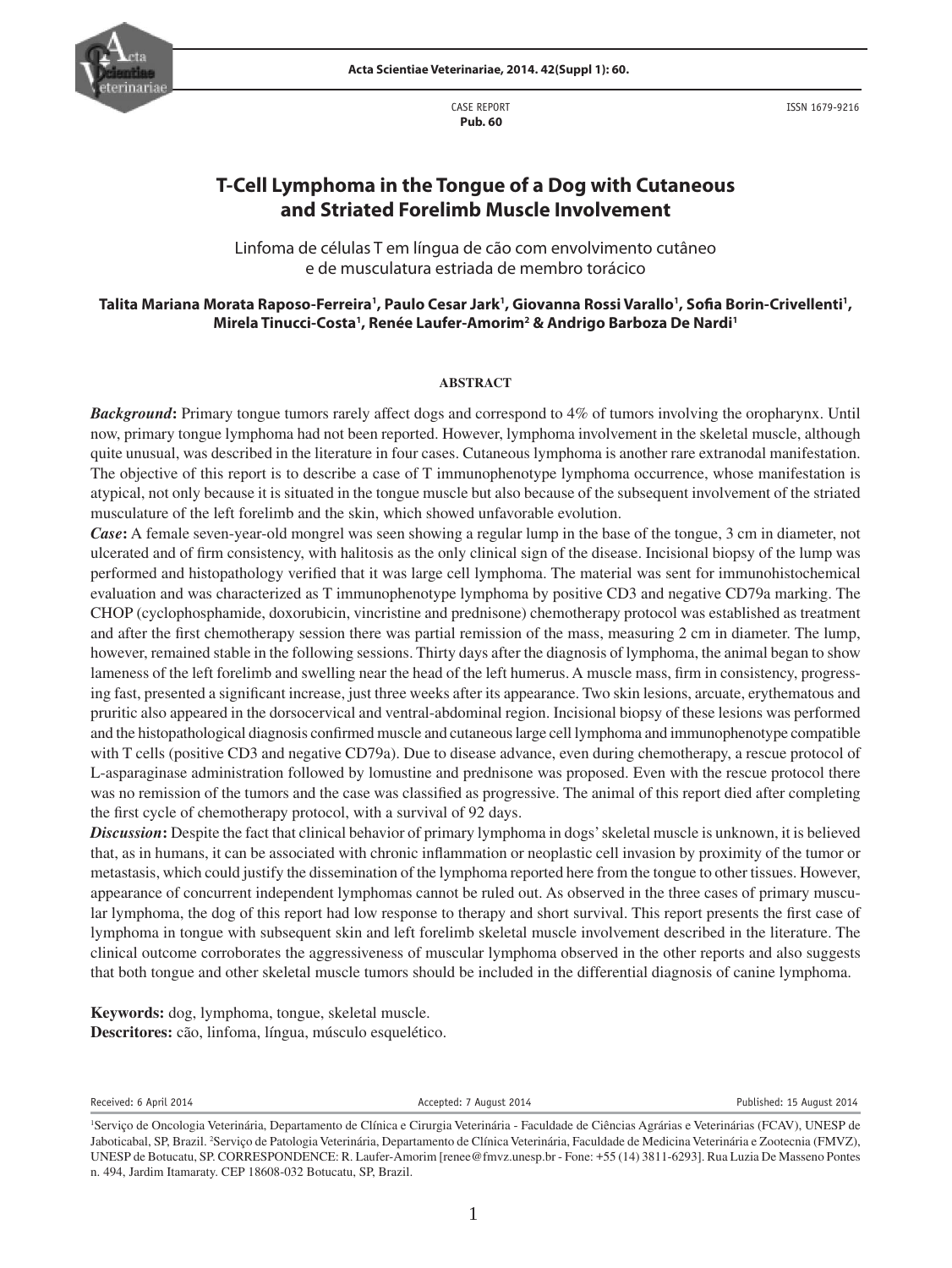# **INTRODUCTION**

Primary neoplasms of the tongue are extremely rare, accounting for about 4% of all tumors that involve the oropharynx, the most commonly found in the tongue being the squamous cell carcinoma [2], followed by melanoma [4].

Other tumors have been described, although less often, like papilloma, rhabdomyoma, rhabdomyosarcoma, hemangioma, hemangiosarcoma, granular cell tumors, histiocytoma, plasmacytoma, mast cell tumor, fibrosarcoma, chondrosarcoma and liposarcoma [2,3,5,6,10,12,13].

Despite the occurrence of lymphoma in the tongue having already been described as a possible oral cavity extranodal manifestation [11], we found no reported case on this primary involvement. In general, the involvement of striated skeletal muscle by lymphoma is quite unusual, both in humans and in dogs, probably because typical skeletal muscle does not contain lymphoid tissue [8,16].

Four cases of lymphoma in skeletal muscle have been reported to this date [1,8,14,15]. The association of cutaneous lymphoma with skeletal muscle tissue has also been described [1]. Cutaneous lymphoma is another, rather uncommon, extranodal manifestation, accounting for approximately 3-8% of lymphoma cases affecting dogs [18].

The aim of this study was to report a case of lymphoma with atypical manifestations, in the skeletal muscle of the tongue and involving the striated muscle of the left forelimb and the skin, and with a very aggressive course and little responsive to antineoplastic chemotherapy. From the reviewed literature, this is the first case of primary tongue lymphoma with subsequent involvement of the forelimb skeletal muscle and skin.

### **CASE**

A female, seven years old mongrel, weighing 4 kg was seen. The animal showed a volume increase at the base of the tongue, during a periodontal disease treatment a week earlier. Upon inspection of the patient's oral cavity, the mass was found to be regular, 3 cm in diameter, not ulcerated and of firm consistency (Figure 1). The only clinical sign of the patient was halitosis.

Complete blood count and serum biochemistry (creatinine, urea, alanine aminotransferase and alkaline phosphatase) analyses results were within the normal range for the species, and imaging tests (chest radiography and abdominal ultrasonography) revealed no changes in other organs.



Figure 1. Female mongrel, seven years old, with a nodule in the tongue base, regular, non-ulcerated, 3 cm in diameter.

Subsequently, the patient underwent incisional biopsy for histopathological analysis, and large cell lymphoma was diagnosed (Figure 2). Immunohistochemical analysis of the lingual nodule was performed using antihuman CD3 polyclonal antibody<sup>1</sup> and anti-human CD79a monoclonal antibody<sup>1</sup>. Antigen retrieval was performed using citrate buffer, pH 6.0, in pressure cooker (Pascal $\mathbb{D}$ <sup>1</sup> for 20 min. The blocking of endogenous peroxidase was performed in methyl alcohol solution of 8% hydrogen peroxide. The primary antibody was incubated for 18 hours at 4°C, followed by incubation with Advance HRP polymer and application of the chromogen 3,3'-diaminobenzidine1 for 5 min. The sections were counterstained with Harris hematoxylin for 40 s. The marking was positive for CD3 and negative for CD79a, confirming the diagnosis of Tcell lymphoma (Figure 3).

Once lymphoma was diagnosed, the CHOP protocol began. After the first treatment session, with administration of vincristine<sup>2</sup> (0.7 mg/m2/IV), partial remission was noted and the lump in the tongue decreased to 2 cm in diameter. The animal remained stable during subsequent sessions, and no hematological changes were observed during the evaluation before chemotherapy. Returning for the fourth treatment session, 30 days after diagno-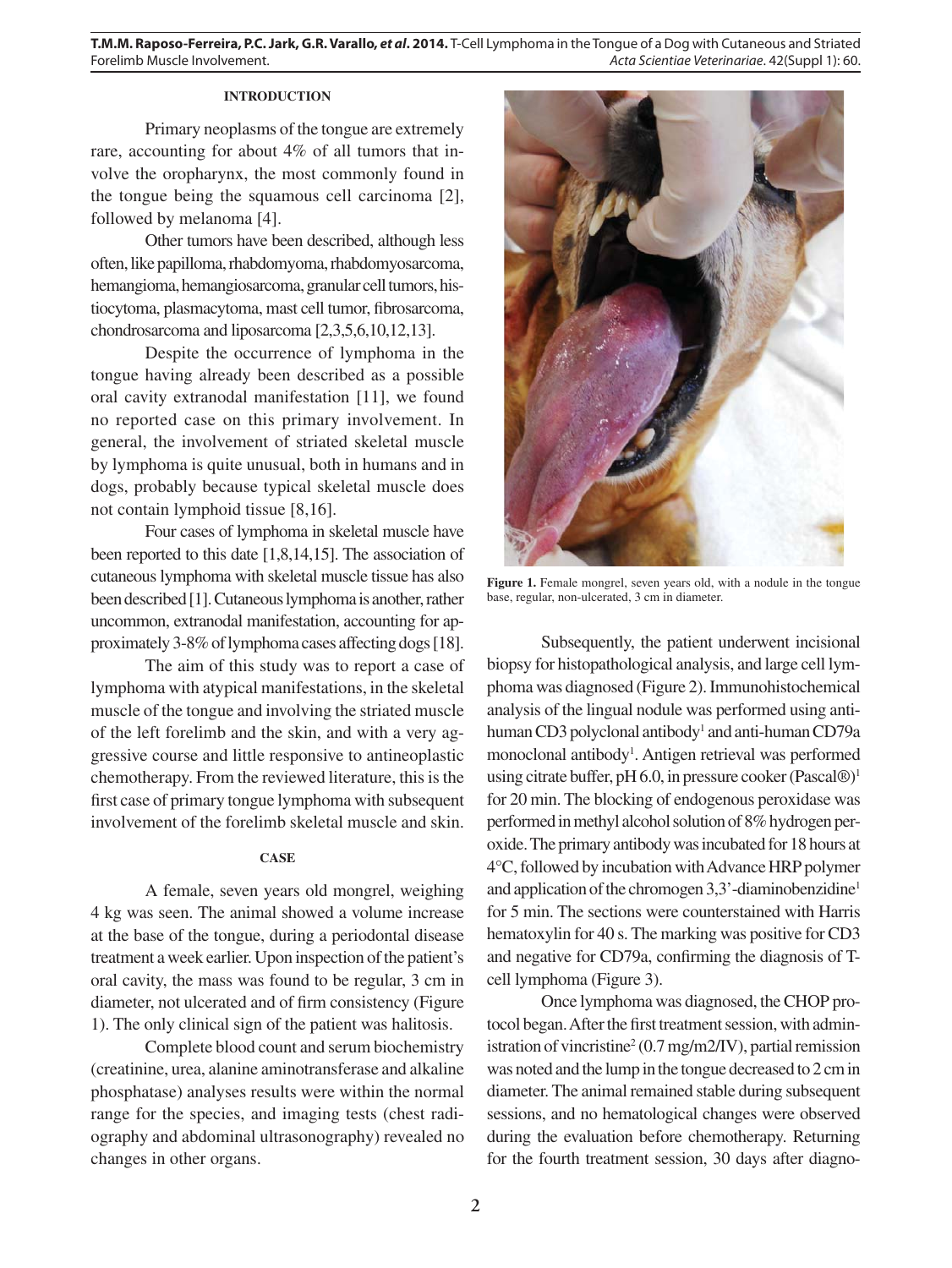sis, the patient presented lameness of the left forelimb and soreness next to the humeral head, without having trauma history or reports of previous illness. Limb lateral and cranial ventral radiography showed no bone or joint involvement, only a slight increase of adjacent soft tissue.

When the patient returned three weeks later, we found a significant increase in the forelimb muscle mass, of firm consistency (Figure 4), and two arcuate, erythematous, and pruritic skin lesions, on the right dorsocervical and ventral abdominal area (Figure 5). Thus, incisional biopsy of the muscles and the skin lesions was performed. The histopathological diagnosis

of the lesions revealed a large cell lymphoma, and immunohistochemical analysis was positive for T cells (CD3 positive, CD79a negative).

Therefore, the first chemotherapy protocol was replaced by combination treatment of L-asparaginase3 (400 IU/kg, subcutaneously, weeks 1 and 4), lomustine<sup>4</sup> (70 mg/m<sup>2</sup> via orally, week 1) and prednisone<sup>5</sup> (2 mg/kg, every 24 h, orally, with weekly dose reduction up to 1 mg/kg). However, until the patient's natural death after the first treatment cycle, no remission of cancer was observed. The patient had a survival of 92 days.



**Figure 2.** Large cell Lymphoma in the base of the dog's tongue (HE, x200).



**Figure 3.** A. Positive T lymphocyte immunophenotyping (CD3+) [x200]. B. Negative marking of B cells (CD79a-).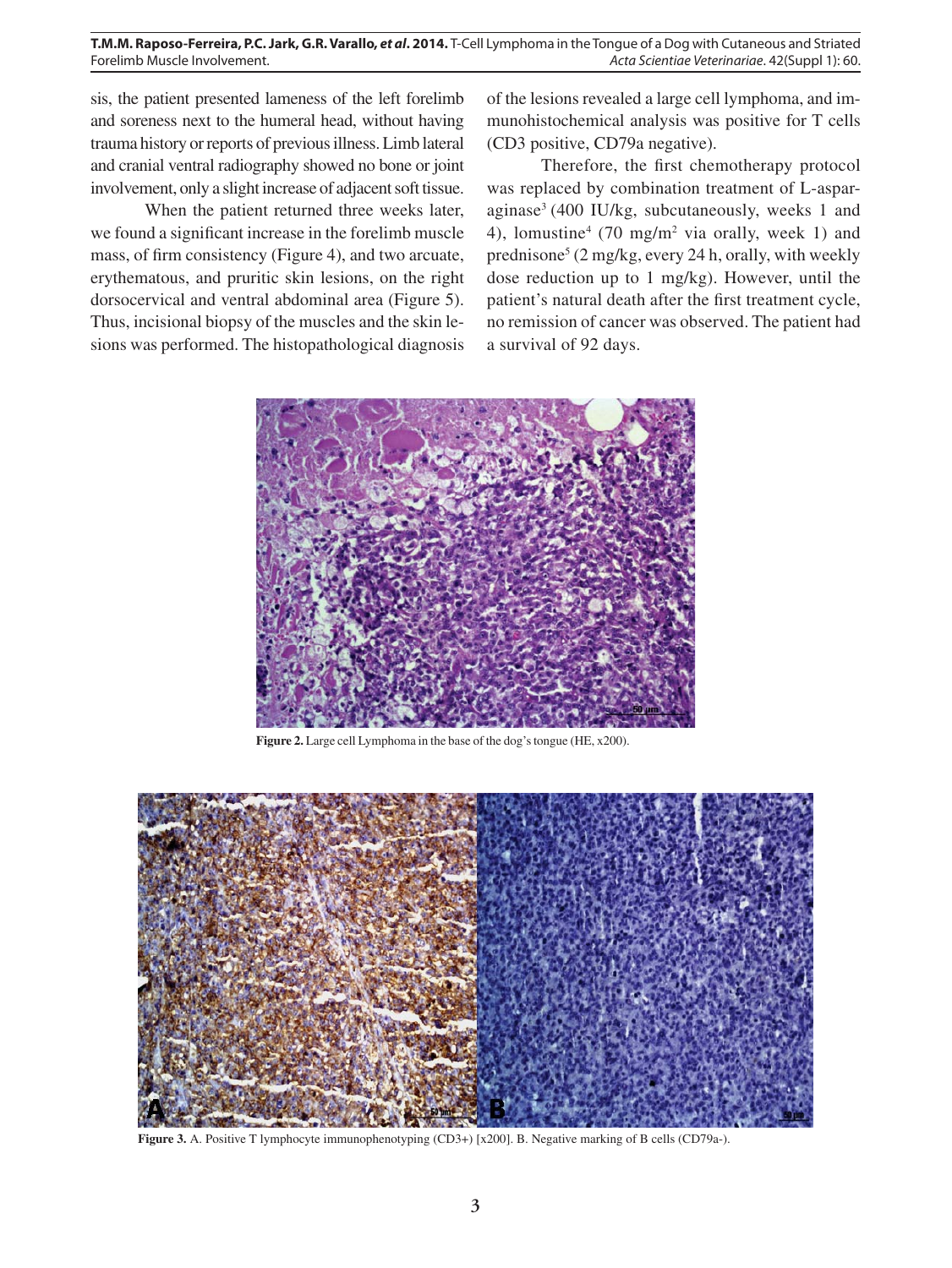

**Figure 4.** Muscle mass of the left forelimb, with rapid progression.



**Figure 5.** Arcuate, erythematous cutaneous lesions. A. Dorsocervical region. B. Ventral abdominal region.

## **DISCUSSION**

The clinical behavior of skeletal muscle primary lymphoma in dogs is unknown [14]. In humans, it is believed that chronic inflammation is related to the carcinogenic process [9]. Another suspected mechanism could be through the invasion of cancer cells from a pre-existing site, by proximity or metastasis [15]. This is the first case of lymphoma manifestation in the tongue, possibly primary, which also culminated with cutaneous and left forelimb skeletal muscle involvement.

The other four cases of muscular lymphoma described in the literature involved forelimbs and hindlimbs, cervical muscles and one was a diffuse manifestation associated to polymyopathy [1,8,14,15]. In one of them a previous appearance of cutaneous lymphoma was also observed [1], whereas in this case it developed after the muscle lymphoma.

Lymphoma muscle involvement may manifest as a single mass or in diffuse form, the latter being rather unusual, and may even be related to a polymyopathy [1,15].

Thuilliez *et al*. [15] showed, during necropsy, that the mass previously manifested in the cervical muscles had invaded other structures, such as the left forelimb, tongue and laryngeal muscles, suggesting a progression of the disease by proximity. The case described had no previous history of trauma or an illness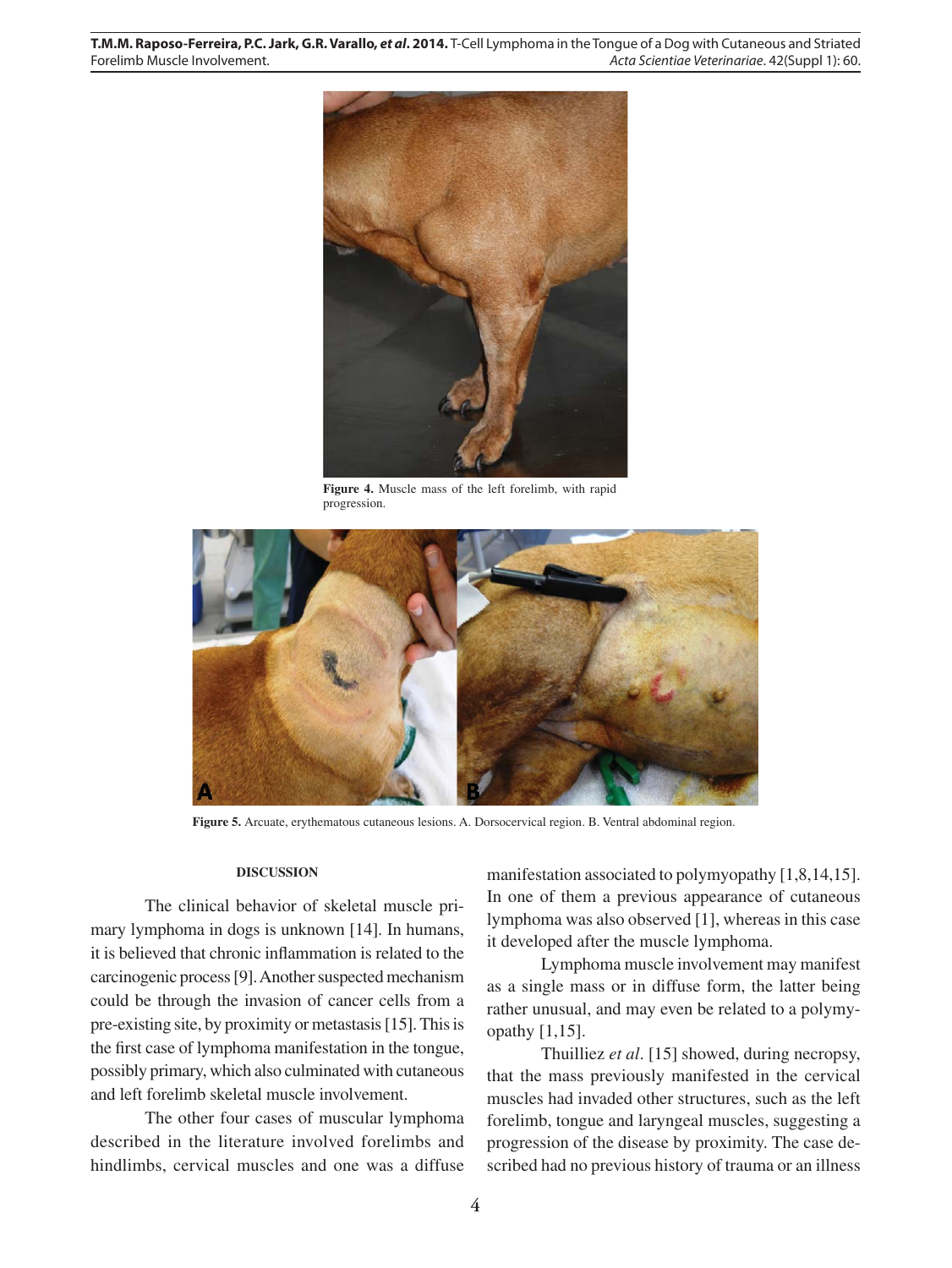to justify a possible inflammation as a predisposing factor for the development of lymphoma, suggesting the involvement by metastatic neoplastic cell invasion, even more so, since all masses have been characterized as large cell T-lymphoma. However, one cannot rule out the concomitant emergence of independent lymphomas [1].

The muscle lymphoma cases reported were mostly males, aged between 16 months and eight years. Three animals were large and one midsize [1,8,14,15]. The dog of this report, however, was female, seven years old and small breed.

Surgical resection is the best treatment for lingual tumors [5]. However, once lymphoma is considered a systemic disease and responsive to chemotherapy, it is treated conservatively through the combination of multiple anticancer agents for better response and disease control [17]. However, T-cell tends to be more aggressive than B-cell lymphoma with a poorer prognosis [7].

As in cutaneous lymphoma [11], low survival was observed in most muscular lymphoma cases, being related mainly to high-grade and T-cell lymphomas [1,15]. Only the case described by Takeuchi *et al*. [14]

presented a low grade T lymphoma with a survival of 713 days. The case at hand also had a short survival, since it demonstrated rapid progression and the chemotherapy treatments were ineffective.

This case illustrates an atypical case of lingual lymphoma, which culminated with cutaneous and left forelimb skeletal muscle involvement, and which showed aggressive behavior, corroborating other reports of lymphoma cases with muscle involvement. Tongue and skeletal muscle masses should be considered in lymphoma differential diagnosis. New forms of treatment must be explored to improve survival of these patients with an atypical presentation of the disease.

#### SOURCES AND MANUFACTURERS

1 DakoCytomation, Manchester, UK.

2 Oncovin®, ABL, Cosmópolis, SP, Brazil.

3 Elspar®, Lundbeck, Rio de Janeiro, RJ, Brazil.

4 CeeNU®, Bristol-Mayers Squibb, Santo Amaro, SP, Brazil.

5 Prednisona®, Legrand, São Paulo, SP, Brazil.

*Declaration of interest***.** The authors report no conflicts of interest. The authors alone are responsible for the content and writing of the paper.

#### **REFERENCES**

- **1 Bennett S.L., Slocombe R.F., Holloway S.A., Charles J.A. & Sandy J.R. 2005.** Lymphoma(s) showing epitheliotropism and diffuse skeletal muscle involvement presenting as a polymyopathy in a young dog. *Australian Veterinary Journal*. 83(10): 612-615.
- **2 Brockus C.W. & Myers R.K. 2004.** Multifocal rhabdomyosarcomas within the tongue and oral cavity of a dog. *Veterinary Pathology*. 41(3): 273-274.
- **3 Burton J.H., Powers B.E. & Biller B.J. 2012.** Clinical outcome in 20 cases of lingual hemangiosarcoma in dogs: 1996-2011. *Veterinary Comparative Oncology*. doi: 10.1111/j.1476-5829.2012.00351.x.
- **4 Culp W.T., Ehrhart N., Withrow S.J., Rebhun R.B., Boston S., Buracco P., Reiter A.M., Schallberger S.P., Aldridge C.F., Kent M.S., Mayhew P.D. & Brown D.C. 2013.** Results of surgical excision and evaluation of factors associated with survival time in dogs with lingual neoplasia: 97 cases (1995-2008). *Journal of the American Veterinary Medical Association*. 242(10): 1392-1397.
- **5 Daleck C.R., De Nardi A.B., Silva V.M.C., Eurides D. & Silva L.A.F. 2007.** Neoplasias de língua em cinco cães. *Ciência Rural*. 37(2): 578-582.
- **6 Dennis M.M., Ehrhart N., Duncan C.G., Barnes A.B. & Ehrhart E.J. 2006.** Frequency of and risk fators associated with lingual lesions in dogs: 1,196 cases (1995-2004). *Journal of the American Veterinary Medical Association*. 228(10): 1533-5137.
- **7 Fan T.M. 2003.** Lymphoma updates. *Veterinary Clinics of North America-Small Animal*. 33(3): 455-471.
- **8 Harkin K.R., Kennedy G.A., Moore W.E. & Schoning P. 2000.** Skeletal muscle lymphoma in a bullmastiff. *Journal of the American Animal Hospital Association*. 36(1): 63-66.
- **9 Masaoka S. & Fu T. 2002.** Malignant lymphoma in skeletal muscle with rhabdomyolysis: a report of two cases. *Journal of Orthopaedic Science*. 7(6): 688-693.
- **10 Megid J., Dias Junior J.G., Aguiar D.M., Nardi Júnior G., Silva W.B. & Ribeiro M.G. 2001.** Tratamento da papilomatose canina com *Propionibacterium acnes*. *Arquivo Brasileiro de Medicina Veterinária e Zootecnia*. 53(5):